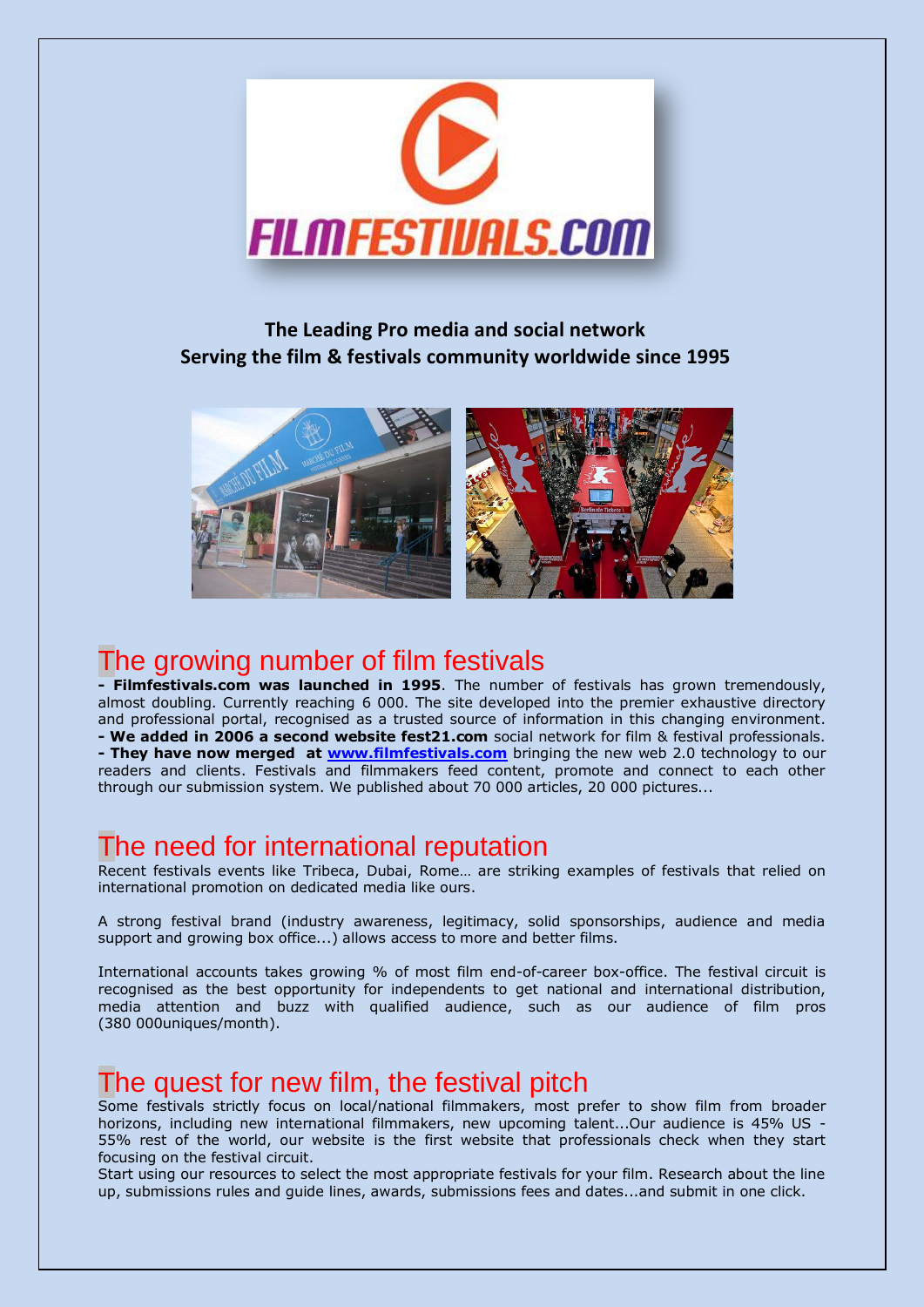

Internet is the leading media for festivals and filmmakers…

The media is growing into the first strategic tool to communicate, promote, submit, call for film, review, showcase, organize, sell…

## *THE BULLETIN BOARD*

**This service was designed in 2000 and has served hundreds of festivals, it is designed to create TOP OF MIND awareness and directly connect the best of our filmmakers' audience to your event**

### **The classic package to boost film submission from international**

| <b>BULLETIN BOARD</b>                                                                                                                                                                   | \$  | Amount €       |
|-----------------------------------------------------------------------------------------------------------------------------------------------------------------------------------------|-----|----------------|
| <b>NEGOTIATED DOWN TO 500 EUROS</b><br>(price unchanged since launch)                                                                                                                   | 750 | <b>500 EUR</b> |
| <b>Promoted visibility on our sites</b>                                                                                                                                                 |     |                |
| <b>Blog customization</b> on our fest video blog<br>platform example:<br>http://www.filmfestivals.com/en/blog/ecu<br>Your Festival details maintained in the<br>directory of festivals. |     | Inc.           |
| Homepage link inside the Useful Links Section<br><b>Bulletin Board link</b>                                                                                                             |     | <b>Inc</b>     |
| <b>Promoted Submission Page sticky top of list</b><br>on filmfestivals.com Bulletin board channel and<br>Promo area till end of submission deadline.                                    |     | Inc.           |
| <b>Direct marketing to your audience</b>                                                                                                                                                |     |                |
| <b>Filmmaker Monthly eBlast</b><br>one mention in each of our eBlast to the<br>filmmakers database.<br>From subscription till your final deadline. (Each<br>is valued $150\epsilon)$    |     | Inc.           |
| <b>Newsletter messaging</b><br>Text ad in our weekly newsletter 4 times<br>(sample) and here (4 lines of text)<br>Circulation 1*%000 film pro and media                                 |     | <b>Inc</b>     |
| 1 logo ad in our weekly newsletter 250 x 90<br>pixels gif or jpeg delivered to 120 000 film pro<br>and media                                                                            |     | <i>inc</i>     |
| <b>Editorial</b>                                                                                                                                                                        |     |                |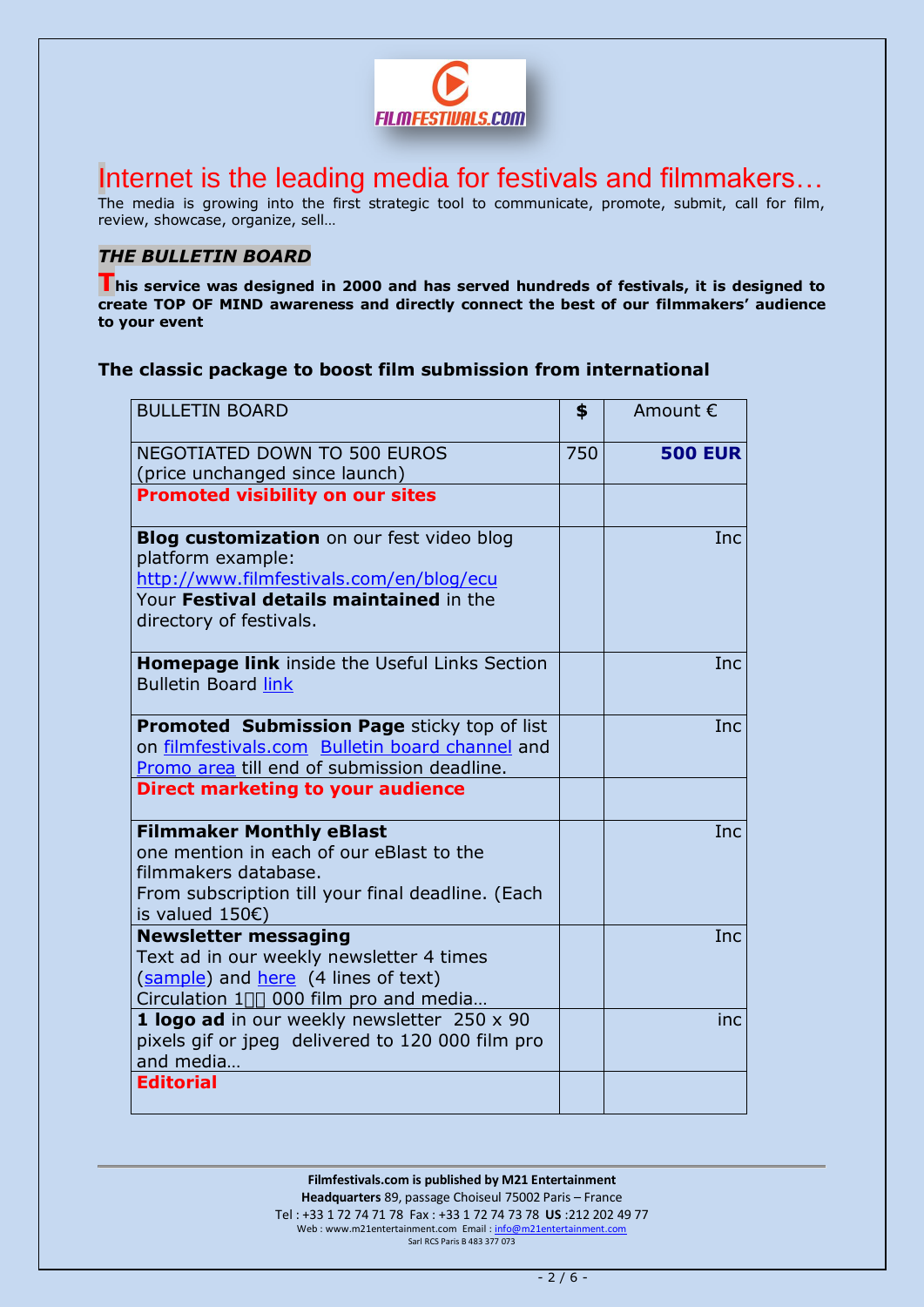

| Editorial on filmfestivals.com about your               |   | Inc  |
|---------------------------------------------------------|---|------|
| line up and final awards 2 articles minimum             |   |      |
| guaranteed and promoted to homepage (send               |   |      |
| to press@filmfestivals.com)                             |   |      |
| <b>Editorial featured</b> with a link in our newsletter |   | inc  |
|                                                         |   |      |
| Negotiated package                                      | € | 500E |
| 2 added newsletter messages offered (returning          |   |      |
| client bonus)                                           |   |      |
| First time festival 500\$                               |   |      |
| Festival express offered                                |   |      |

**Ask us for booster banner programs linked with** *FestivalExpress* **our online submission suite**

**Have your banner 728x90 flashing over all pages for a full month for an additional 500€**

## *Comments from our clients*

In fact, we're a bit ahead of our last year's submissions. Your efforts certainly helped get us there. **Gloria Campbell Los Angeles International Film Festival**

"In tracking our submissions this year we can attribute nearly 50% of those who submitted films to our festival, heard of us through FilmFestivals.com. Quite an impressive record I would say!" **Mark Marvel, Festival Program Coordinator – Sarasota Film Festival**

"A mighty fine and informative website you have, I'm going to check in with your's before Variety's from here on. We've been deluged with calls from people requesting to enter the Chicago Film Critics Awards Festival which they found out about on FilmFestivals.com…" **Dann Gire, President & Founding Director Chicago Film Critics Association**

Your site is a tremendous resource for Film festival directors, programmers, and filmmakers. **Don Franken Method Fest director**

Filmfestivals provided half of our entries, doubling last year 's figures .**Gregg Schwenk Newport beach film festival**

Submissions for ShortFest are indeed numerous and international. It appears that we will be processing almost 3,000 submissions. Thanks for all of your help! **David Lee Palm Springs International Film Festival**

> **Filmfestivals.com is published by M21 Entertainment Headquarters** 89, passage Choiseul 75002 Paris – France Tel : +33 1 72 74 71 78 Fax : +33 1 72 74 73 78 **US** :212 202 49 77 Web : www.m21entertainment.com Email : info@m21entertainment.com Sarl RCS Paris B 483 377 073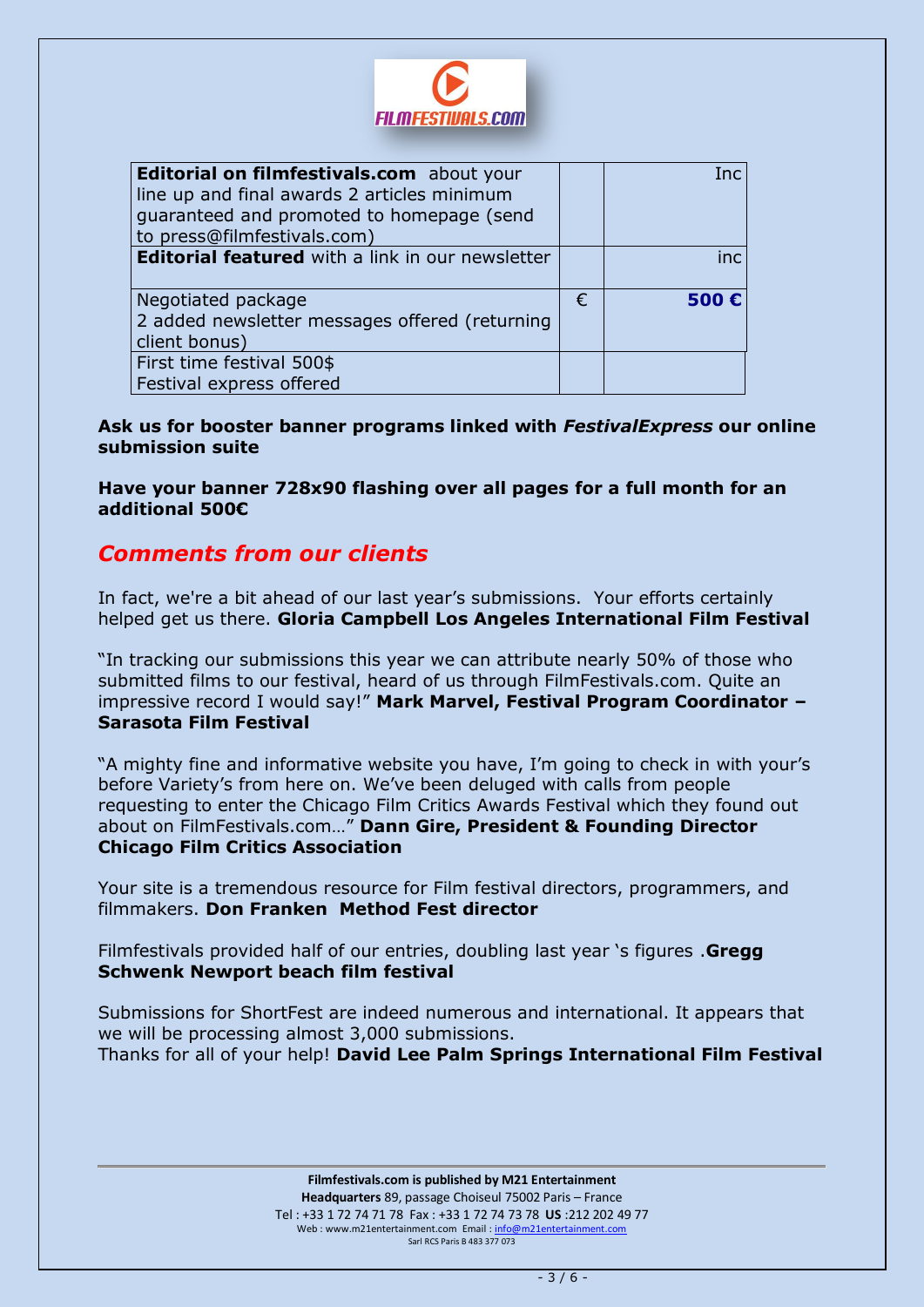

Your Web site is the best around the world. I like it very much. Sincerely. **Bigmikecraft - filmmaker**

I really appreciate you to provide so kindly help for our film festival promoting. This edition we have gotten more than 750 entry forms and created the new record! **Lesley Yang Taiwan TCIFF**

# **Featured Filmfestivals.com Services**

Filmfestivals.com proposes a large range of information, services, promotion and online tools, Most of them are free, some options, with stronger impact, are charged at nominal prices:

### **Information**

- Festival and Film Directories free access : We run the most comprehensive Festival Directory and the New Film Directory.
- Festival highlights, line up and awards. Key festival dailies
- News channels, newsfeeds
- Weekly Newsletter to 120 000 film pros.
- Monthly filmmaker eBlast

### **Promotion**

- Promotion

International promotion. Multifaceted Internet promotion package aimed at submission booster or awareness builder

- Viral Marketing optimizing your internet presence and google ranking (powered by our Business Units Film Festivals Buzz and Major Buzz Factory)

### **Services**

- Bulletin Boards Designed to boost submissions from our international audience
- Online presence

Creation of the online space, the online community / social network geared towards the promotion of the event.

- Custom publishing, dailies...
- Online submission suite

FestivalExpress the online film submission tool with online back office for film producers and festival organizers.

- Private VOD
- Travel packages powered by our Business Unit "Film Festivals Travels"
- Conferences (Future of Cinema Salon in Cannes, Locarno…)
- Consulting (optimize your Cannes presence, festival sponsoring strategy...)

# Online special offers

Check online **[here](http://www.fest21.com/en/blog/pro_services)** our special promotions (www.filmfestivals.com/blog/pro\_services).

# Contact us today to discuss your festival promotion

Contact us by mail or telephone for partnerships, promotion or editorial packages

**Filmfestivals.com is published by M21 Entertainment**

**Headquarters** 89, passage Choiseul 75002 Paris – France Tel : +33 1 72 74 71 78 Fax : +33 1 72 74 73 78 **US** :212 202 49 77 Web : www.m21entertainment.com Email : info@m21entertainment.com Sarl RCS Paris B 483 377 073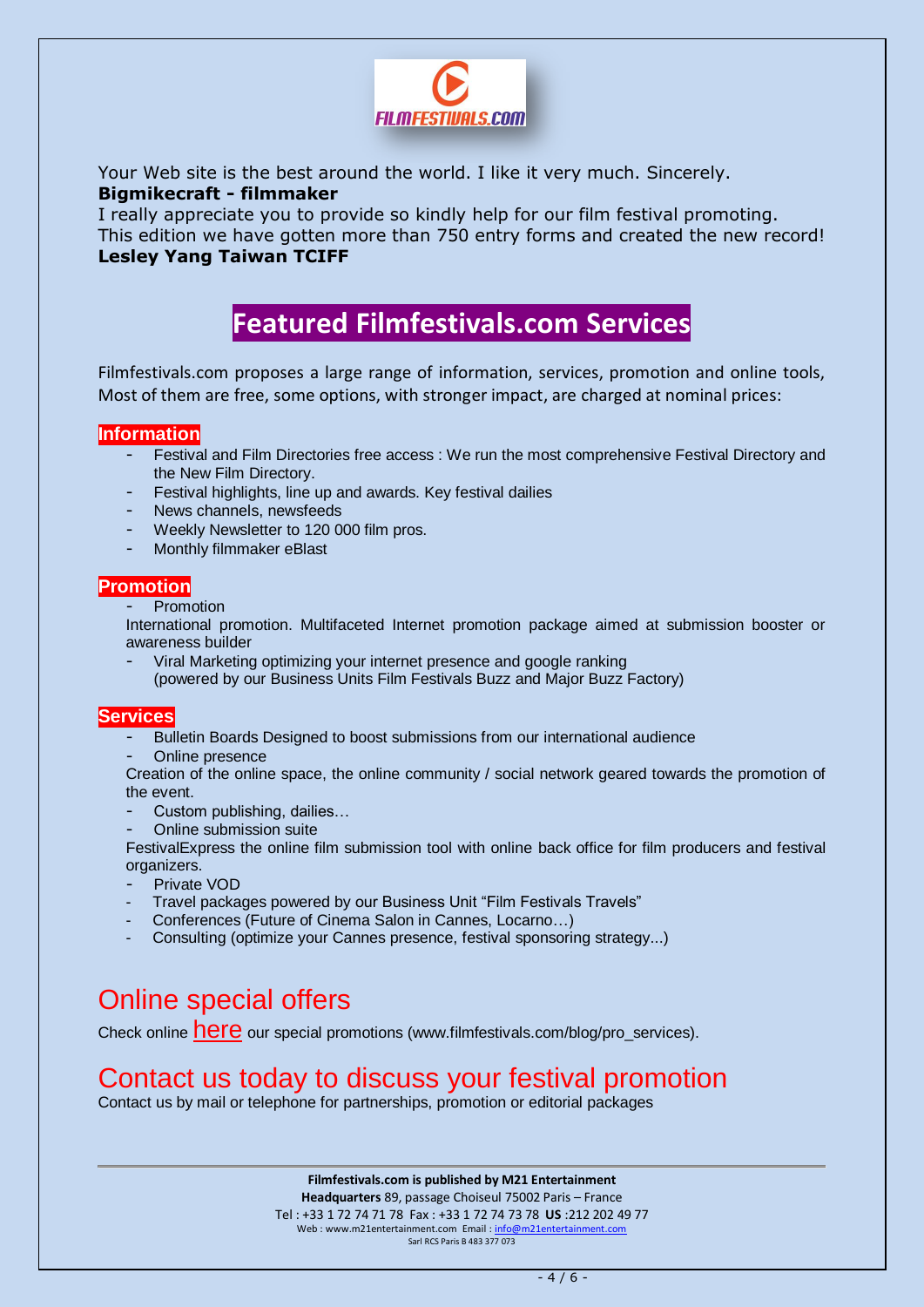

We TRUST this will help your festival tremendously as it did for our other clients and partners. Kind regards **Bruno Chatelin**  [bruno@filmfestivals.com](mailto:bruno@filmfestivals.com) +33 1 72 74 71 79